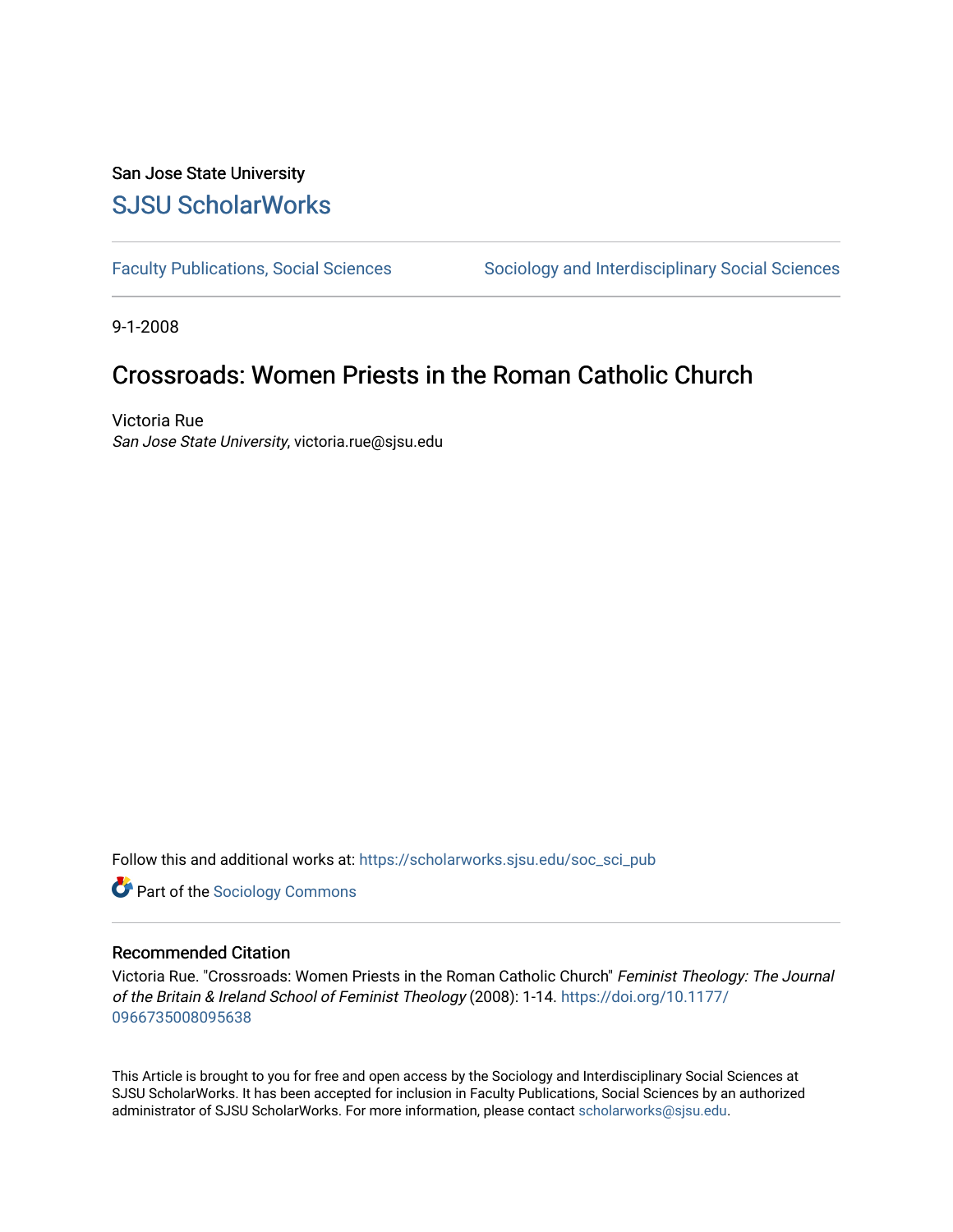# **CROSSROADS Women priests in the Roman Catholic Church**∗ **Victoria Rue, Ph.D.**

Lincoln Theological Institute for the Study of Religion and Society, University of Manchester, UK July 12-14, 2006

I am a Roman Catholic woman priest. My priesthood is valid but illicit. I have no parish. I have no officially sanctioned ministry. I am "contra legem" --against the law.

For the last four months I have been presiding at two weekly Masses and healing services at San Jose State University where I teach. Students, faculty and staff attend as well as people from the larger community. On Sundays I co-preside with Don Cordero a married priest and two women deacons.<sup>1</sup> We celebrate these liturgies in a non-denominational chapel---on the university campus. It's a liminal space where the possible becomes a reality. A short time after we began these liturgies, the Roman Catholic bishop of San Jose issued a statement in every parish bulletin. A friend emailed it to me: "Victoria Rue is not a validly ordained priest of the Roman Catholic Church. Members of the Roman Catholic Church should not participate in celebrations of the sacraments that are conducted by Victoria Rue, as those celebrations are not in union with the local or universal

<sup>∗</sup> I am indebted to Bishop Patricia Fresen, Olivia Doko and Jean Marchant for their editorial comments on this paper.

 $1$  Since 2006, my ministries include: presiding at a monthly Eucharist with the Sophia Catholic Community, Santa Cruz, CA; presiding weekly at a Eucharist with students at SJSU; a monthly county jail ministry; teaching at SJSU; theatre writing and directing. For more information please see my website: http://www.victoriarue.com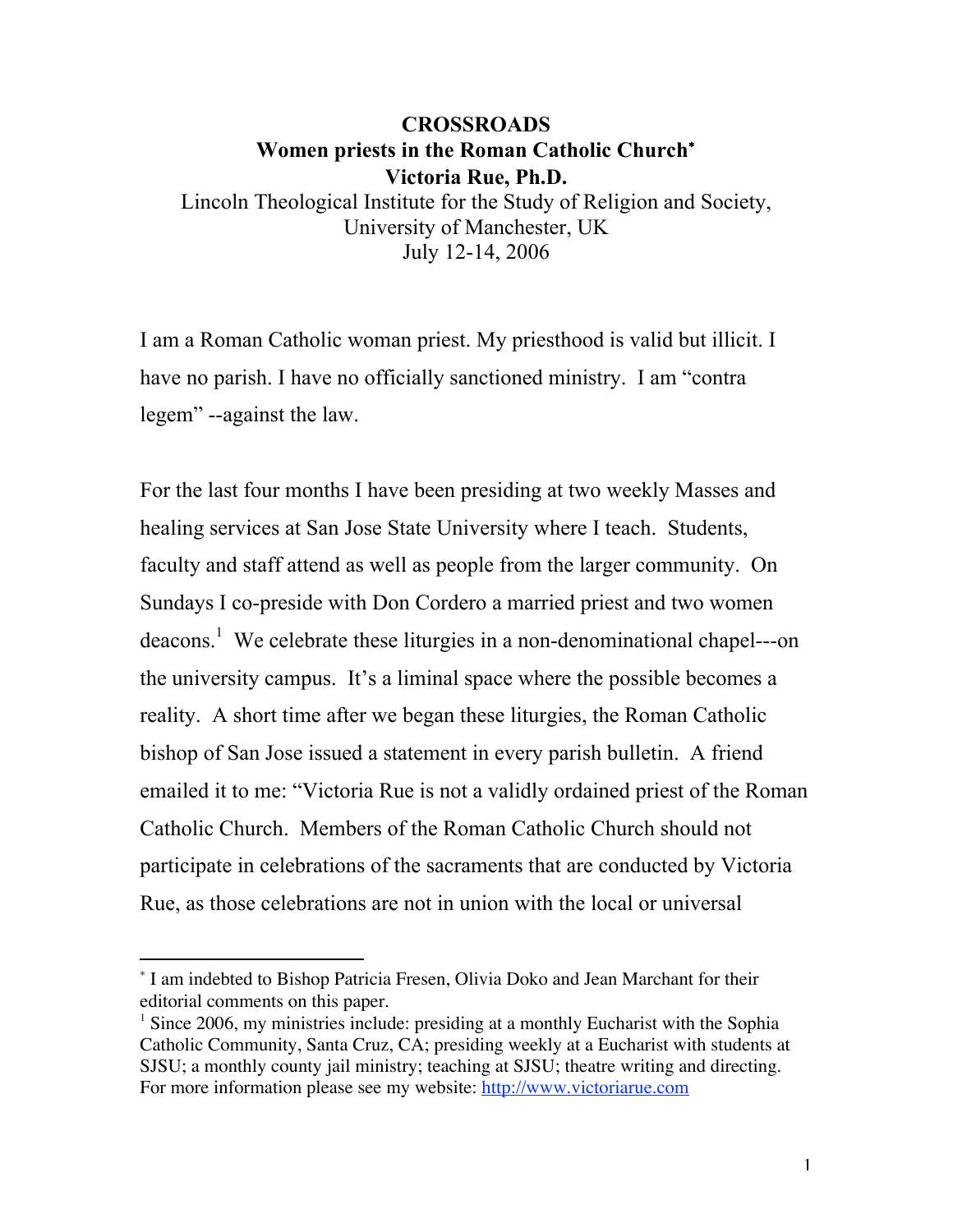Church."<sup>2</sup> I requested dialog with the bishop. It was refused. But we go on-- the liturgies, the healings, the witness-- serving the people of God, answering the call of the majority of Roman Catholics in the USA who want women priests.

I am keenly aware that my Protestant sister ministers have been at this a lot longer and yet continue to encounter hierarchy and sexism daily. Where my experience might be different is in being "contra legem," As women priests we create our ministries on the margins of the official church. We remain Roman Catholic. And we are not schismatic.

In North America, as well as Europe, we are at a beginning stage, we are developing our networks, our infrastructures of support. Two months ago Roman Catholic Womenpriests-USA (RCWP-USA) became a non-profit organization. We have a website www.romancatholicwomenpriests.org

As Roman Catholic women priests, we live inside the not yet, right now. Each of us is passionate about re-imagining our church. At the same time, we also hold within us the struggle to balance the old with the new. Thus, we are a crossroads for the past, and present—pointing to the future. The crossroads look like this: as women priests, we hold within us the beauty of our Roman Catholic spiritual traditions; we also hold within us as Roman Catholic women the effects of the church's long patriarchal abuse and suffocation of women; yet we also hold within us a clear vision of returning the church to its origins of inclusivity and relationship; and yet, we hold

<sup>&</sup>lt;sup>2</sup> http://www.dsj.org website for the Diocese of San Jose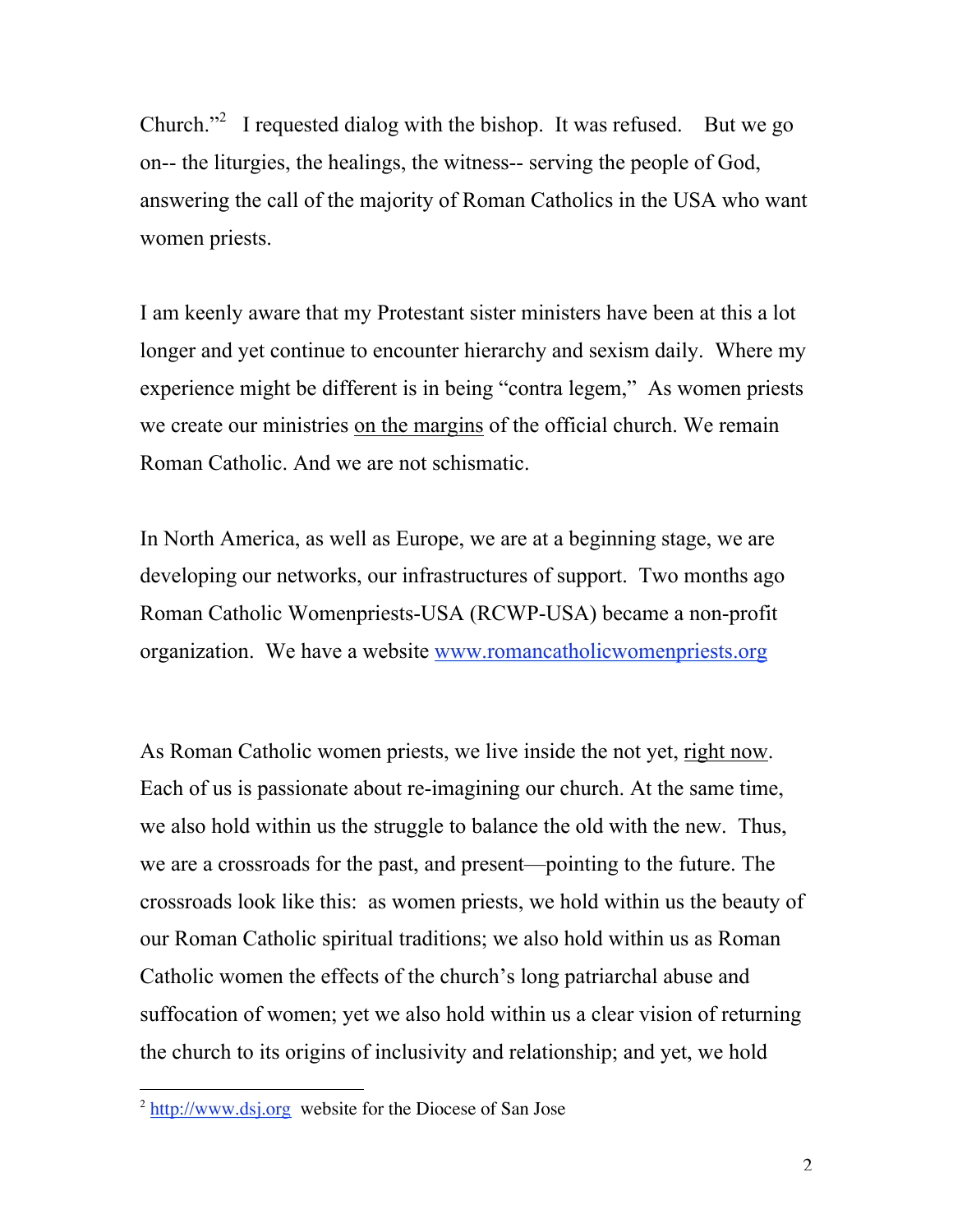within each of us a negative legacy of centuries of a male system that does not recognize women's leadership, much less value it. As women and as priests, these tension-filled crossroads are encoded in our bodies, in our psyches.

This paper asks a question inspired by African American lesbian poet Audre Lorde: "Can the master's tools dismantle the master's house?"<sup>3</sup> In the case of Roman Catholic women priests Lorde's question addresses ecclesiology: using the titles deacons, priests, and bishops, we replicate the hierarchical model, but don't want to follow it. How do we redefine these models and their attendant theologies and still stay within the Roman Catholic Church?

the master's house are experienced as something **outside** of us?<sup>4</sup> Often when To extend the question further, why do we think that the master's tools and those who have been marginalized for so long begin to create their own structures, they duplicate the oppression and the brokenness that they have known. The seeds of the hierarchy have been planted deep within us as Catholic women. Clericalism is the only model we have grown up with. Can we ourselves become the "master's tools" and duplicate the patriarchy as we seek to transform it? How can women priests and bishops use these

historically burdened titles, the "master's tools," to transform our church?<br>In this paper I will focus primarily on what effect Roman Catholic women priests have and will have on ecclesiology. Secondly, I will look at transnational networking. As our movement of women priests grows, how

<sup>&</sup>lt;sup>3</sup> Audre Lorde, *Sister Outsider* (New York, 1984) 123.

<sup>4</sup> Phone conversation with Carmen Lane, June 2006.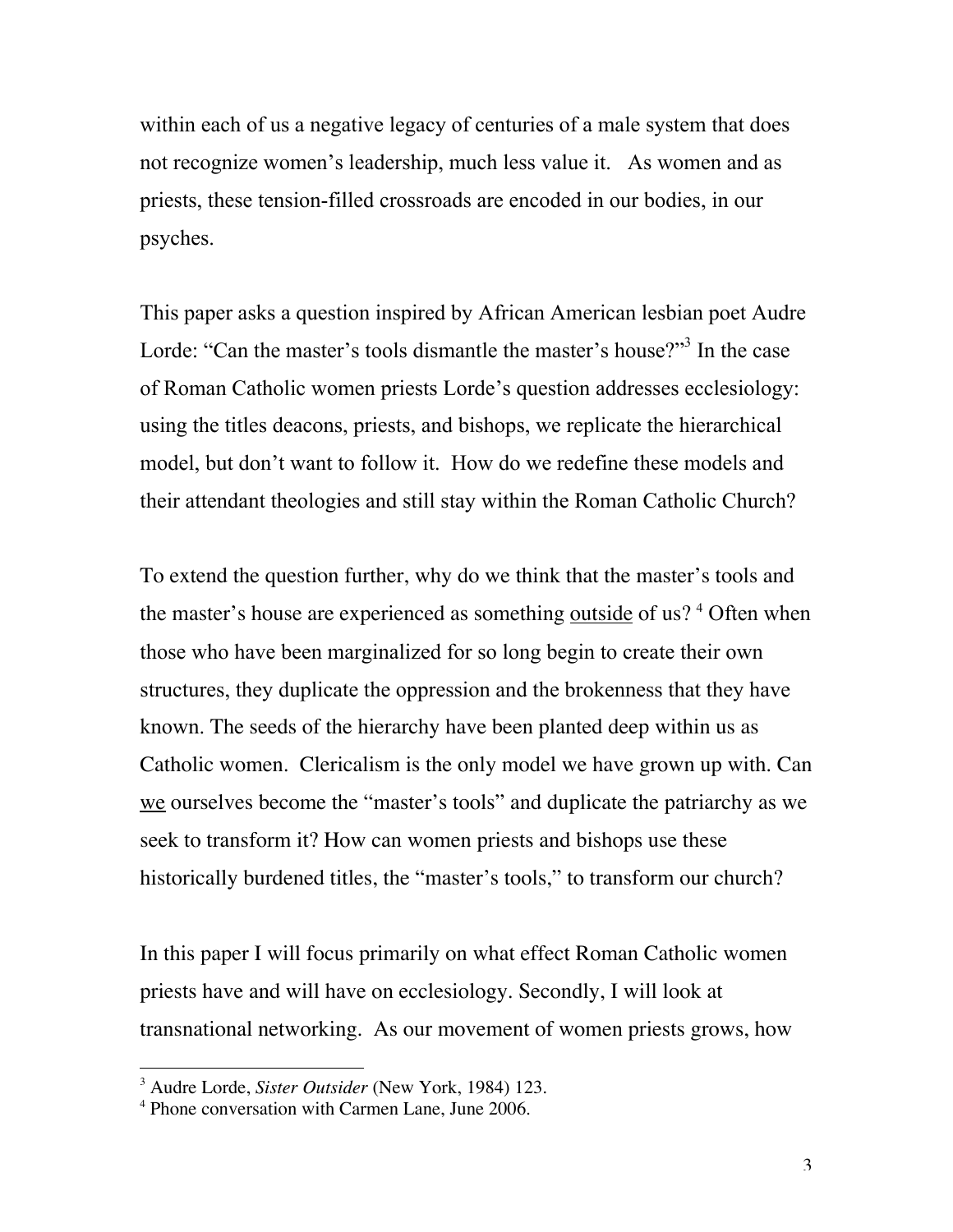do we create support and governance across the Atlantic and Pacific, across

borders, across cultures?

### **Ecclesiology:**

As Roman Catholic women priests, we replicate the traditional model of priest in several ways:

- 1) we invoke apostolic succession as our bishops ordain deacons and priests
- 2) our ordination rite replicates the key moments of the traditional liturgy except that in the diaconate ordination we omit the promise of obedience to the bishop and also the promise of celibacy; we also add inclusive language
- 3) women are called deacons, priests or bishops
- 4) we respond to the needs of God's people with the sacraments
- 5) we wear traditional vestments but some of us are in the process of redesigning them

After hearing this list, if it weren't for the fact that there is a feminist agenda afoot in our movement, some might accuse us of being priests in drag. But we are much more subversive than that. And let me say right here, that the views I hold in this talk are not necessarily the views of all of our women priests. We all agree that the church needs to change. But there are differences among us as to the degree.

### *In Persona Christi*

The first step in re-imagining the priesthood is enlarging the idea of *in persona Christi*. What is it? When the Church points to why women cannot be priests they point to two reasons:

1) a woman cannot be *in persona Christi*---that is, Jesus was a man and because priests represent Christ the church has no authority to change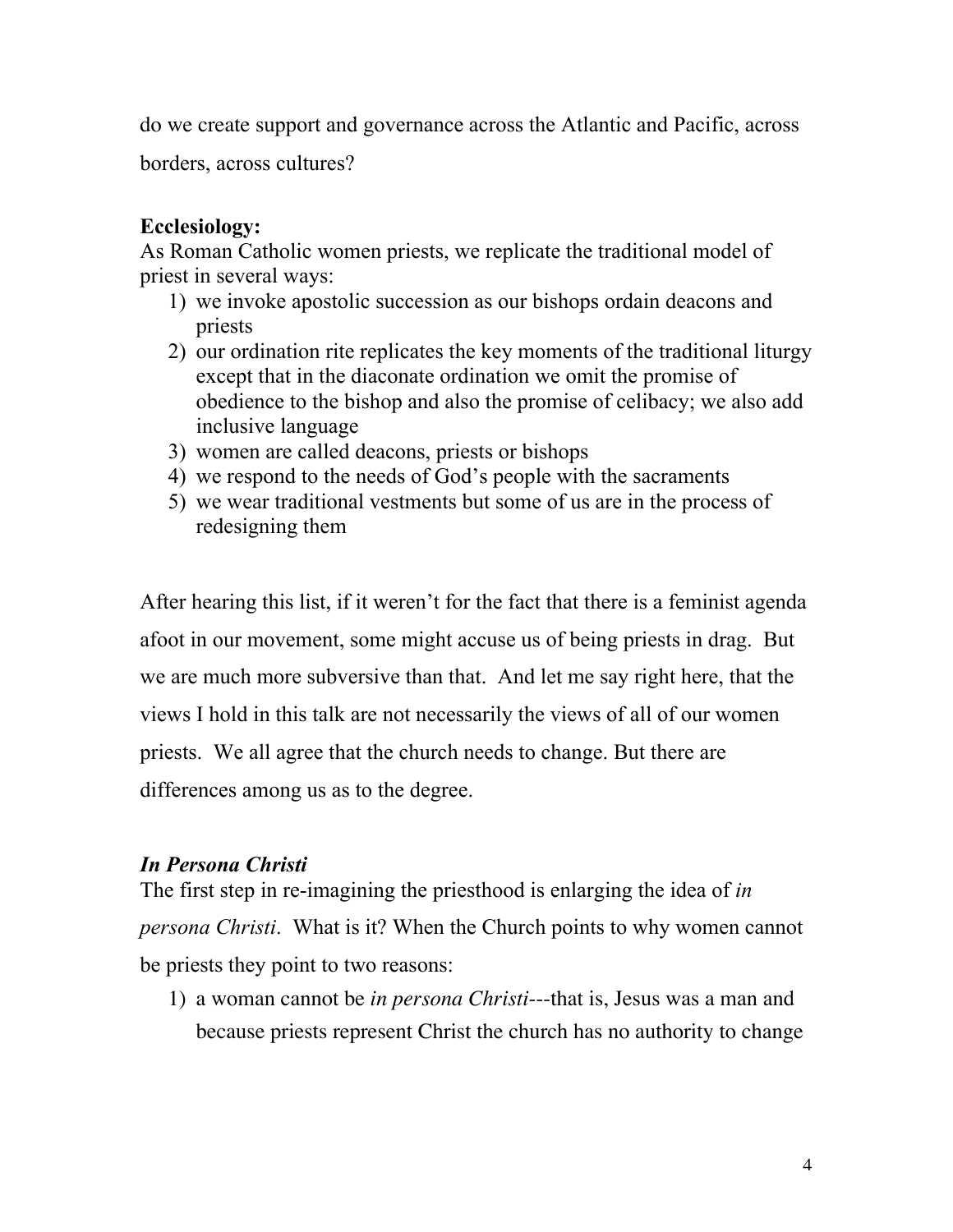this; $5$ 

 $\overline{a}$ 

**2)** Canon Law 1024 "only baptized males can receive the sacrament of ordination." Canon Law is the organizational code of the Catholic Church.

**been exclusive for centuries** When people come to the Masses where I preside, they do so against the warning issued by the bishop San Jose. It's subversive to even show up for the Mass, let alone for a woman to wear vestments. At one of our nearby Catholic colleges, a student minister who has attended our Masses regularly has been silenced by the Provincial of that Order. So you see using the master's tools to redesign the master's house inflame the master, and eventually, we're betting, will change the church. Here is the real crux of the matter: when it is stated that women cannot represent Christ, this reduces Christ to the physical male characteristics of the man Jesus, and also reduces representation to something physical. If that were the case, only Jewish males could represent Christ. But if women priests claim to be *in persona Christi,* then why not everybody? This is the radical inclusivity in the parable of the wedding banquet where the guests are invited from the streets. Everyone is invited. This must be a terrifying inclusivity to those who have

Certainly women as priests enlarge the notion of *in persona Christi*---but a change of gender is not enough. The real issue is the concept of a sacrifical priesthood.

<sup>&</sup>lt;sup>5</sup> Flannery, "Presbyterorum Ordinis" in The basic sixteen documents of the Vatican Council II, Constitutions, decrees, declarations (New York, 1996), 317-364.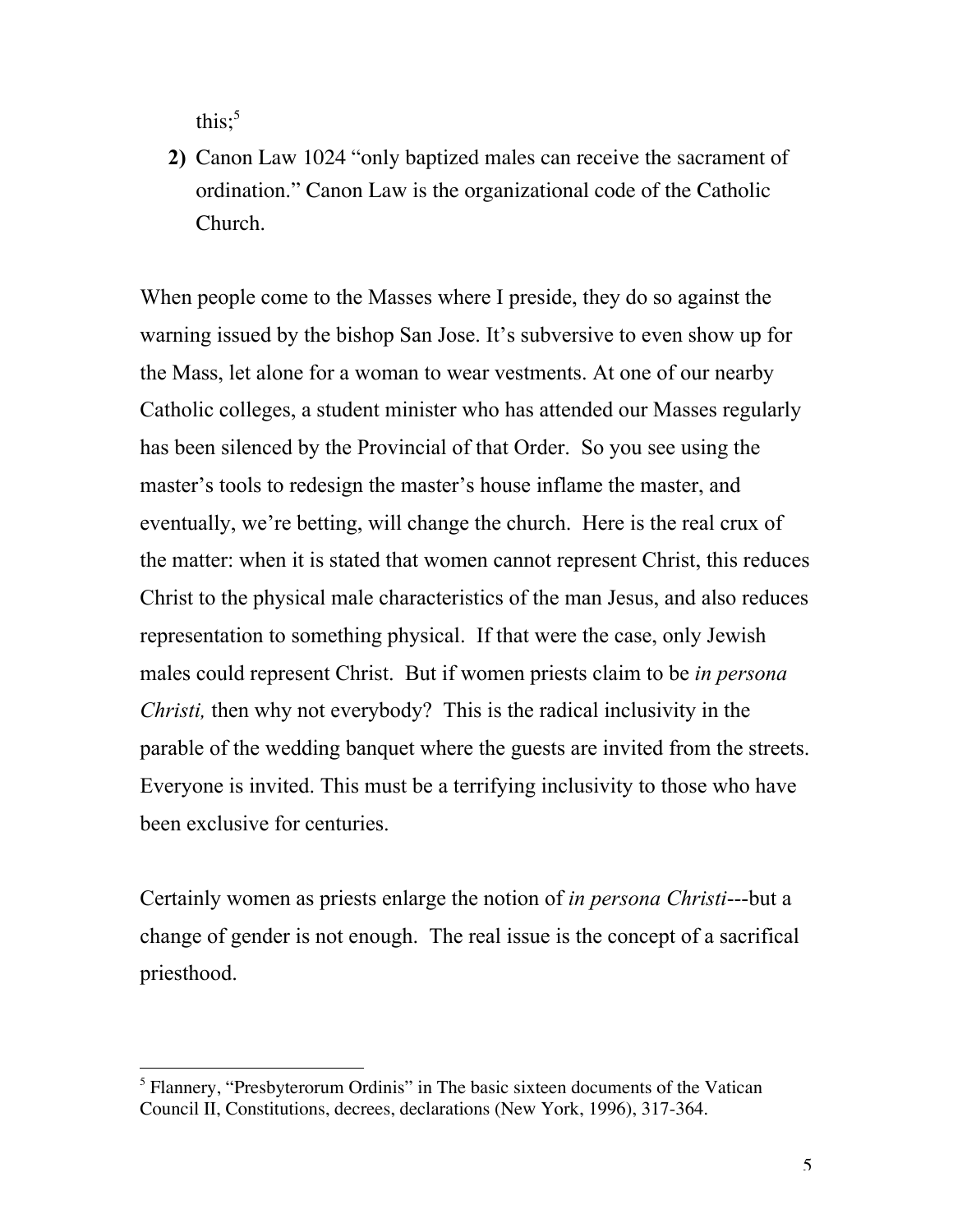Marie Bouclin in her thoughtful new book *Seeking Wholeness: Women Dealing with Abusive Power in the Catholic Church* clarifies the source of clerical power in a sacrificial priesthood :

According to church teaching, sacrificial priesthood means that the priest offers, through the agency of bread and wine, the Body and Blood of Christ for the salvation of humanity. In doing so, the priest is not acting as an ordinary man, but supernaturally, in the person of Christ as a mediator between God and the faithful."<sup>6</sup>

This teaching of the Roman Catholic Church, is a construct upon which is hung authority, power, even the notion of who God is. In this theology, the church elevates a sacrificial priesthood with the priest's "power of offering the sacrifice of the Mass." But a sleight of hand takes place---the priest himself becomes the sacred reality. At the last supper, Jesus asked the women and men gathered at table with him to break bread and lift the cup of wine, to eat and drink in thanksgiving. When I preside at a Mass, a Eucharist, it is just that—a thanksgiving, a meal that will strengthen us on our daily journey. It is the real presence of Christ called into our presence by all the participants around the table, the real presence of Christ both in the bread and wine and in the people. We are the body of Christ. I am not the only one who is *in persona Christi—*we all are.

Bouclin goes on to say that this hierarchical and sacrificial priesthood in Roman Catholic teaching "takes precedence over the baptismal priesthood of all the faithful."<sup>7</sup> A feminist critique of Catholic priesthood must question the foundation of the "sacred power" of the priest. Sacred power belongs to

<sup>6</sup> Marie Evans Bouclin, *Seeking Wholeness: Women Dealing with Abuse of Power in the Catholic Church* (Collegeville, 2006) 29.

<sup>7</sup> Ibid., 31.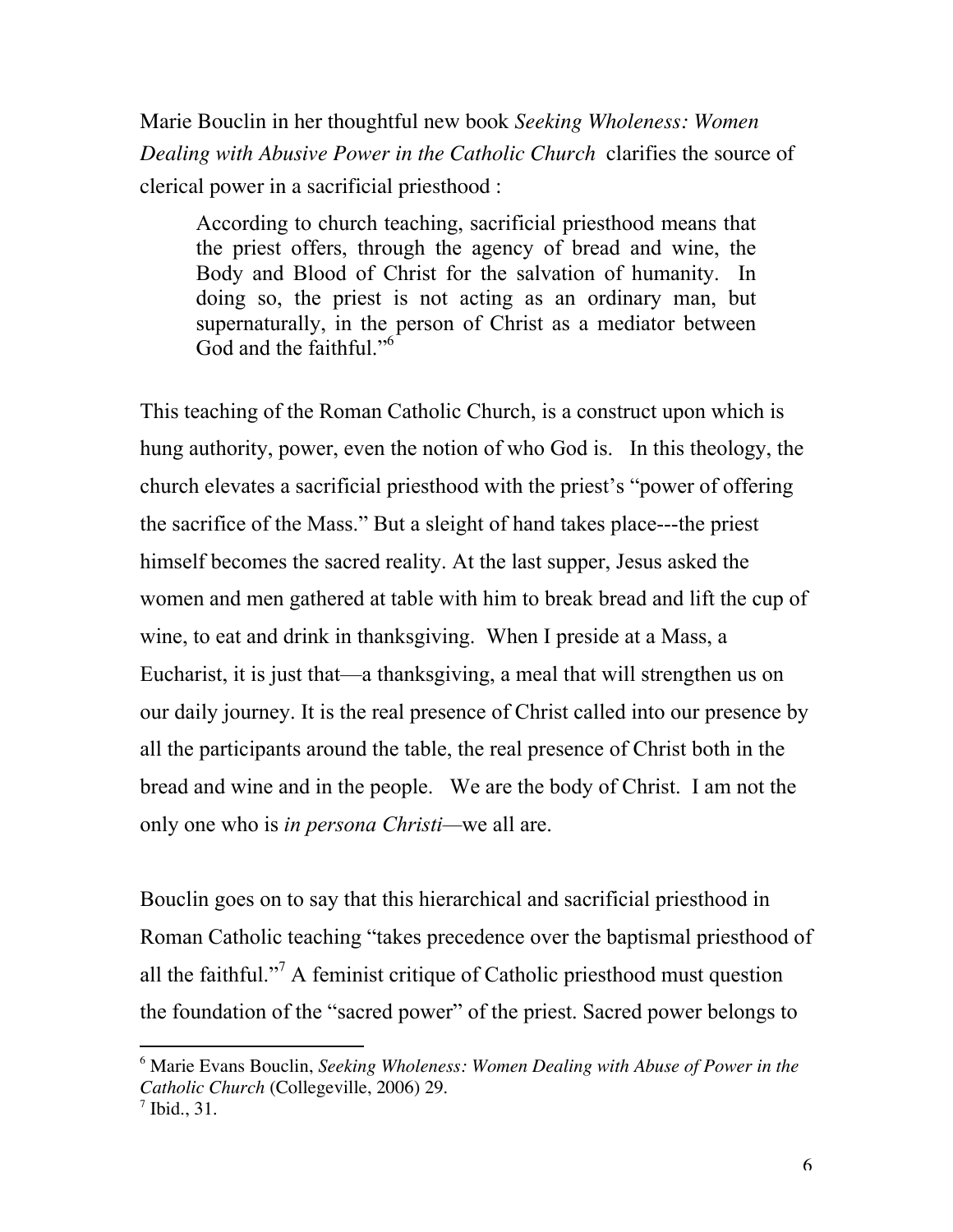all the baptized. Both male and female can represent, and must represent Christ. A priesthood based on radical inclusivity transforms the theology of the Mass.

If you take away the sacred power of a sacrificial priesthood and instead offer a model of priest as community member, and liturgical leader, then theology begins to shift as well as the structures that support it. Even the face of God begins to change. If the Mass is not a ritual sacrifice then we no longer invoke the image of a father who requires the death of his only son. Instead we offer thanksgiving to a God that suffers with us in the person of Christ, births with us, walks with us. And if the priest is a member of the community and liturgical leader, she or he is not necessarily celibate but is married or lives with a domestic partner, is heterosexual, or homosexual.

### **The Call, Preparation and Ministry of Women Priests**

 $\overline{a}$ 

In the first few years of the emergence of Roman Catholic Womenpriests (RCWP) the goal was to ordain women. The focus was not on their ministry, but on ordination. This has become for us in the USA a great source of discussion---who calls a woman forward to be ordained? Herself? A community? Both? What is ministry, when you are ministering from the margins? We've asked a Structure Committee made up of women priests and deacons to look at these questions. $8$  A primary resource is South African Bishop Fritz Lobinger from his book *Like His Brothers and Sisters: Ordaining Community Leaders.* He offers the model of a Church of

<sup>&</sup>lt;sup>8</sup> Our Structures were completed and ratified by all members of RCWP in February 2007. See http://romancatholicwomenpriests.org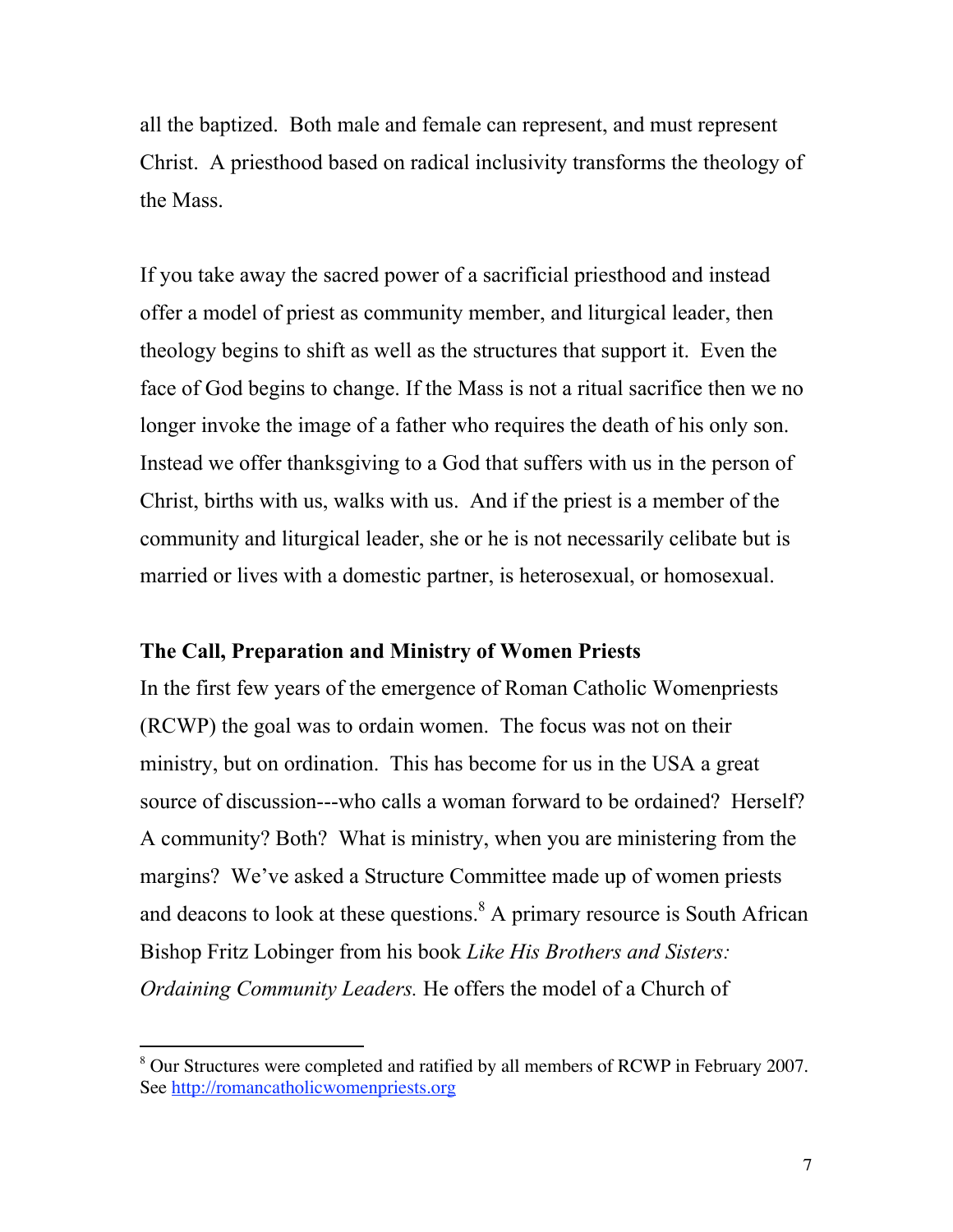Communion, a participatory model where leadership is not limited to the ordained. Lobinger's model suggests Ordained Community Leaders (OCL's) that are part of a team with an ordained minister who deals exclusively with liturgy.

While the inherent problem of "the holy priest," the sacred priest, still exists in this model, what is of interest from Bishop Lobinger's work are two ideas: first, that ordination is offered by the community to leaders of various ministries, such as visiting the sick, or education; second, that priests should be called forward by their communities. This is the model of the early church. If the gifts emerge from the community, then the community calls forth the gifts of individuals and supports the gifts of those called forth. The community becomes the source of discernment.

What we've found in the USA, for the most part, is that women are ordained and communities form around them, or are compelled to start worshipping communities. As a deacon, Jane Via and her husband Phil called forth those marginalized by the Roman Catholic Church in San Diego. The worshiping community decided to call themselves, Mary Magdalene, Apostle Catholic Community. For a year, Jane and an out gay priest presided at Masses. Then the community called Jane forth to priesthood. Just prior to Jane's ordination last month in Switzerland, the entire community went on retreat with her. Woman priest Marie David and her priest husband Jim run a retreat center, Evensong, in Massachusetts. In addition to offering retreats, a worshipping community has now formed.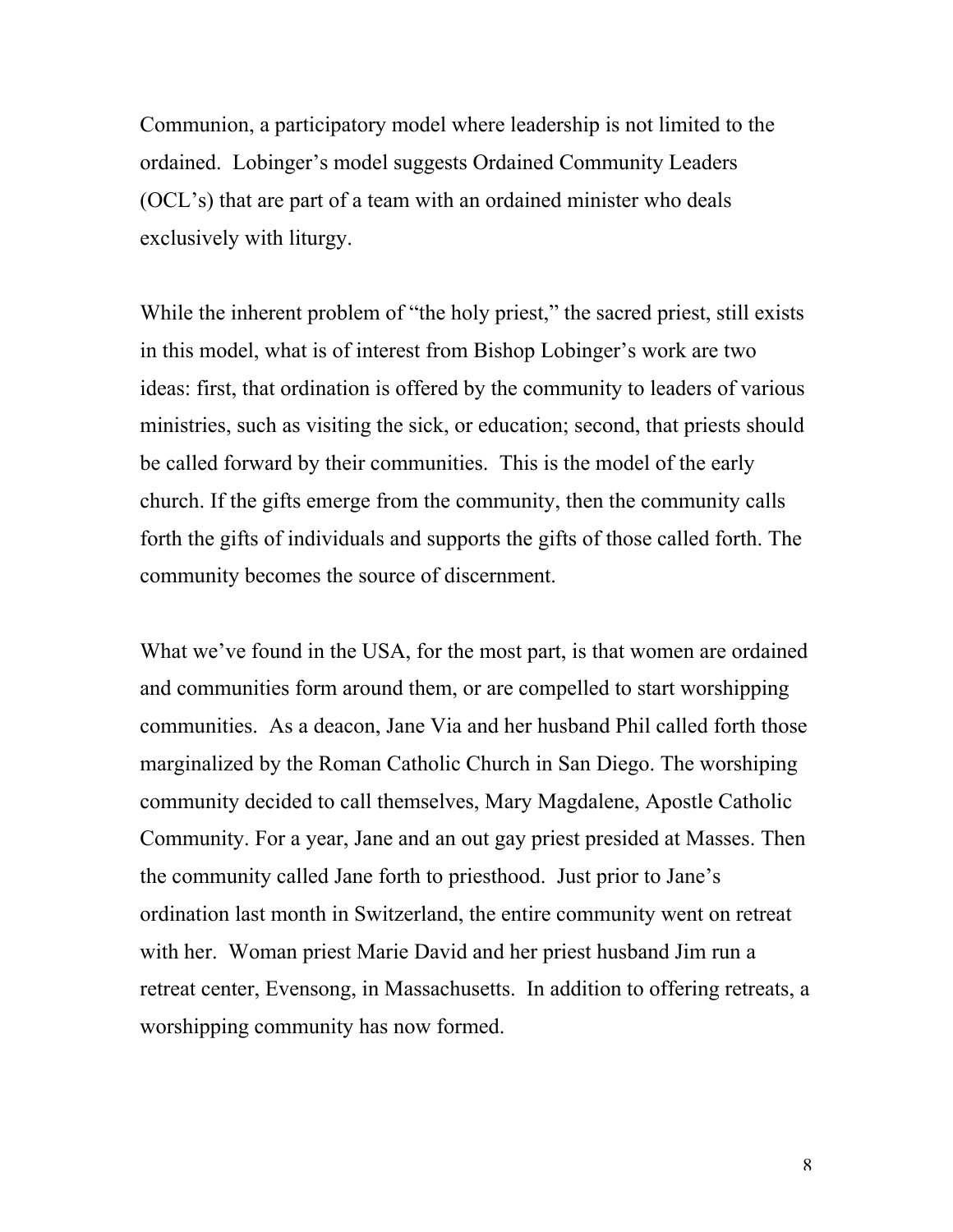However a woman expresses her ministry, the sacramental and theological training and spiritual preparation of candidates is a crucial area. There have been several proposed models. At present the training/preparation program of RCWP is an on-going discernment process as well as both a screening and a preparation for ordination. RCWP is not a university or a seminary program providing a theological degree. While every woman is considered on an individual basis in terms of requirements, for the most part, candidates complete a Masters of Divinity or equivalent theological degree as well as participating in a course of study and reflection online with a regional program director who works in consultation with one of our bishops, Dr. Patricia Fresen. Additionally, in the USA, many of our women are mentored by priests, some by married priests who are members of CORPUS. It is expected that our candidates for ordination meet regularly with a spiritual director. We also require a criminal background check and psychological testing to insure that the women ordained by us are psychologically and emotionally stable and mature. As the RCWP training/preparation program continues to expand in terms of numbers of participants, the program itself is undergoing revision and modification to provide objective standards locally as well as globally, at each level of the program.

#### **The Role of the Bishop**

Among us as women priests and deacons, the issues of authority and obedience and the nature of hierarchy are the most challenging areas for dialog. As a movement for renewing priestly ministry, we have significant differences with the traditional role of priests and bishops in the Roman Catholic Church. How do we unlearn hierarchical decisionmaking. As women priests, we do not promise obedience to a bishop. Instead we live in

9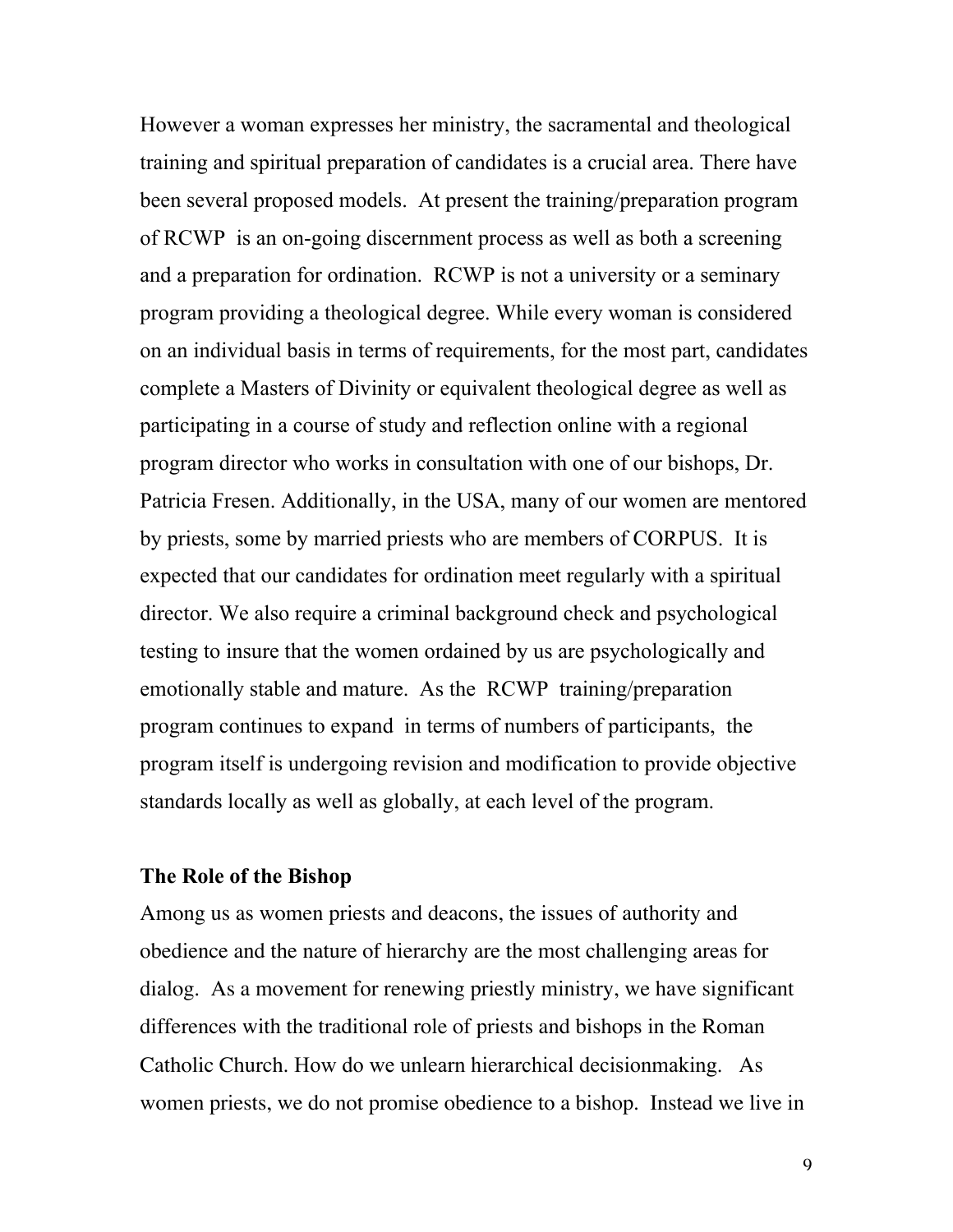"prophetic obedience" to the Spirit, individually and as a community of women priests. One of our women bishops, Patricia Fresen explains

> live."(e.g. Is. 55:3). $^{9}$ the word obedience comes from the Latin *obaudire,* to listen attentively: to myself, to the signs of the times, and listening with others for the Spirit, who we believe is always moving and awakening (yes, calling) us to new levels of awareness. As Isaiah says so often: Listen to me, pay attention and your soul will

Presently there are now four women bishops in Europe (Patricia Fresen, Gisela Forster, Christine Mayr-Lumetzburger and Ida Raming). As of this writing there are no women bishops in North America—yet. Again Bishop Fresen has said

> structures of the church."<sup>10</sup> "the reason for ordaining women as bishops was only so that they in turn can ordain priests which is the traditional method for ordination in the Roman Catholic Church. The ordination of women bishops is not to get locked into the hierarchical

The role of our women bishops at this point in our brief history is about a primary relationship with our ordinands, those they will ordain. But in North America, we are asking what is a bishop? Our structure committee composed of women priests and deacons from five regions of North America are exploring other models of episcopacy---including Episcopalian, Methodist, and Lutheran. Recently all of us in North America, were on a

 $\overline{a}$ **WWW.romancatholicwomen priests.org** 

Patricia Fresen: "Prophetic Obedience." Speech delivered at Women's Ordination Conference 30<sup>th</sup> Year Celebration, Philadelphia, March 2005.

<sup>&</sup>lt;sup>10</sup> www.romancatholicwomen priests.org (Patricia Fresen: "Prophetic Obedience." Speech delivered at Women's Ordination Conference 30<sup>th</sup> Year Celebration, Philadelphia, March 2005.)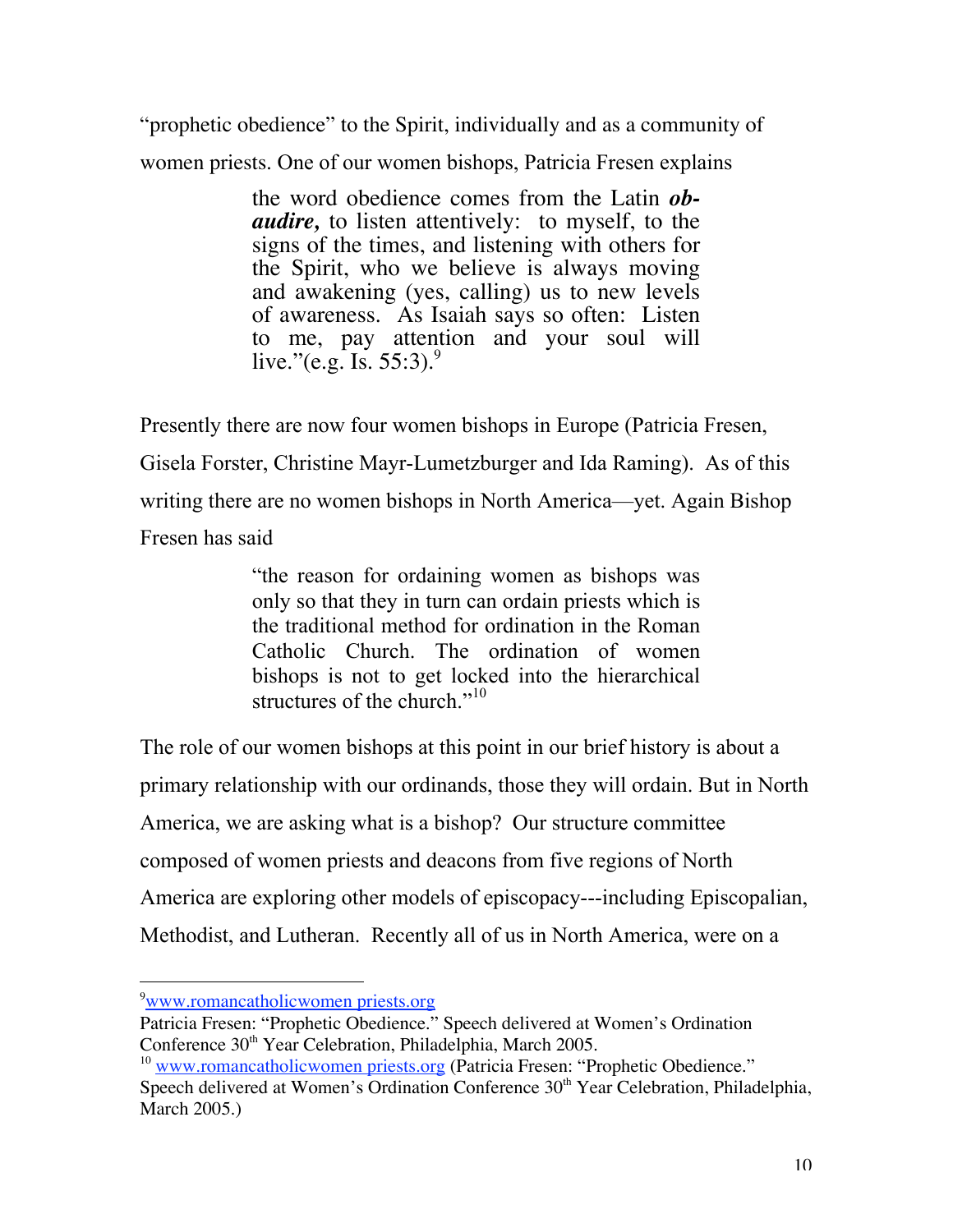conference call with Gary Macy, a church historian at the University of San Diego. He offered several historical models of bishop. Thus we are considering various models to answer the question "what is a bishop?"

Some of our answers so far are the following. Perhaps a bishop's role is to ordain but also to be a pastoral bridge connecting communities that have women priests and deacons. Perhaps she has no administrative role but is instead a pastor to all. Perhaps she is an ecumenical representative. Or, perhaps a bishop sits on the leadership team of a region, or a governance team for the North American organization of Roman Catholic Womenpriests, in each a co-equal with other members in voting. Whatever the roles, women bishops in North America will most probably be elected and have term limits of five years. What if a bishop abuses her position-- what if she becomes "the master's tools?" As women we are all quite clear that dominating behavior is abuse and causes violence to one another. And so we are discerning how to put in place policies that can protect the people of God from a bishop who might abuse her power and influence.

After this summer's ordinations in Pittsburgh, there will be 15 women priests and 5 womendeacons in RCWP North America.<sup>11</sup> In Europe, there are nearly the same number. Presently, in the preparation program there are over 100 women in Europe and North America. In the USA  $a<sup>11</sup>$ nd Canada the group is very large with over 80 women who are preparing to be ordained.

 $11$  As of January 2008, in RCWP North America, there are 26 priests, 11 deacons and 16 candidates.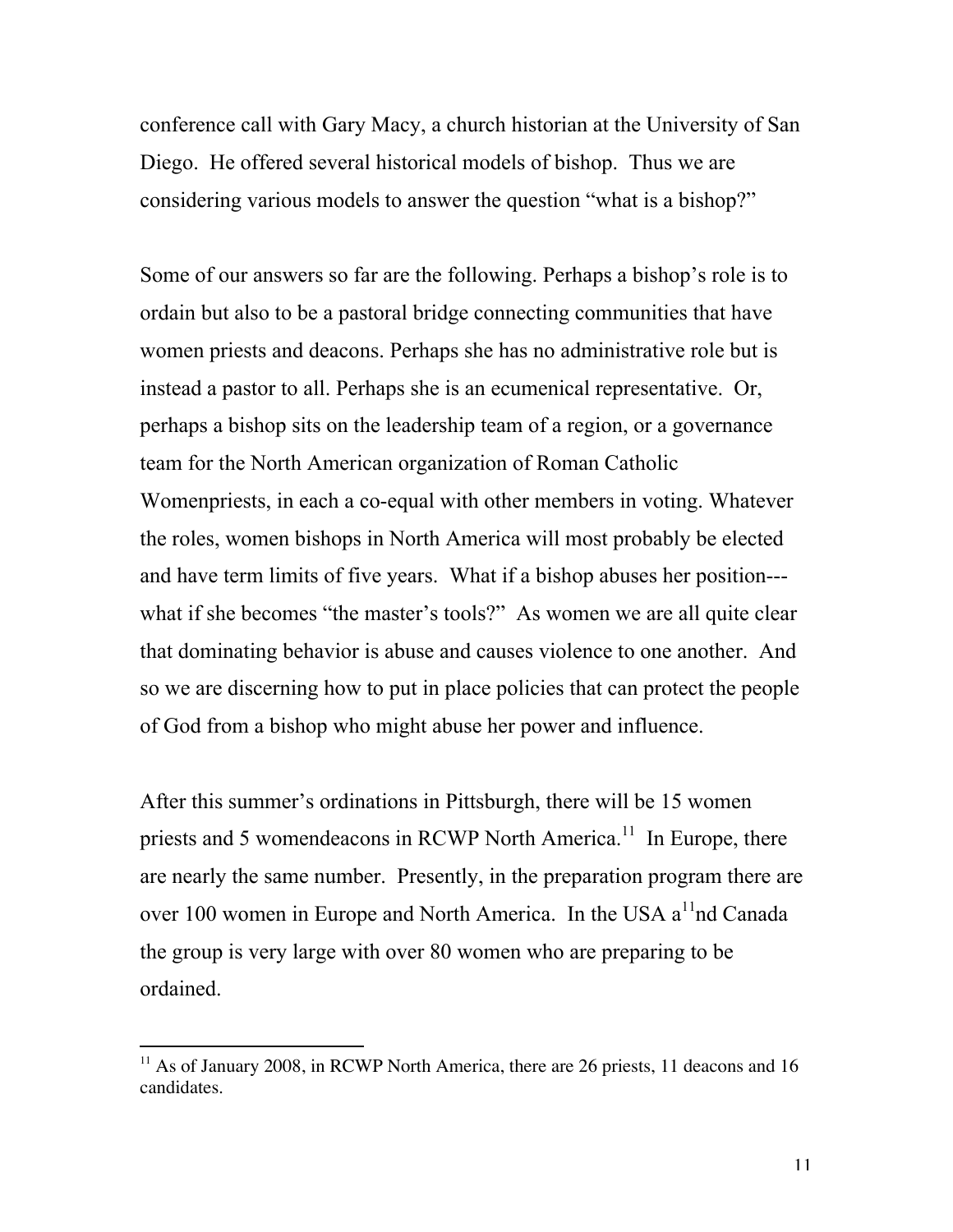To whom are deacons, priests and bishops accountable? We are accountable first, to the communities from whence we come; second, to the still forming community of Roman Catholic women priests. Could we repeat the clerical club of the traditional church? Yes we could if we are not conscious at every juncture that we are here to transform our church, as well as ourselves and to deconstruct the cleric-lay divide.

#### **The Challenges of a Global Network**

At the moment, Roman Catholic Womenpriests is a movement in Europe and North America. Some women are also coming forward from India and Mexico. One of our women bishops has just returned from speaking to Catholics in South Korea. We will increasingly become a global network.

Up to now, it has been very difficult for us in the USA and Canada to manage face to face encounters with our European sister priests in order to build relationship and collaboration, key factors in women's leadership. Because of this there are inevitable misunderstandings due to language and cultural/national differences, such as Europe's fear of American schism, or American fear of European authoritarianism. Geographical separation and our own cultural history have perhaps assisted North American women priests and deacons in realizing that we may organize ourselves differently than RCWP Europe. Yet the need for relationship continues. Being part of larger networks has been helpful, such as Women's Ordination Worldwide (WOW) and the Women's Ordination Conference (WOC) as other forums in which we can encounter our sister priests. Yet organizations such as WOW have their own agendas. One of our strategies in the USA, as I mentioned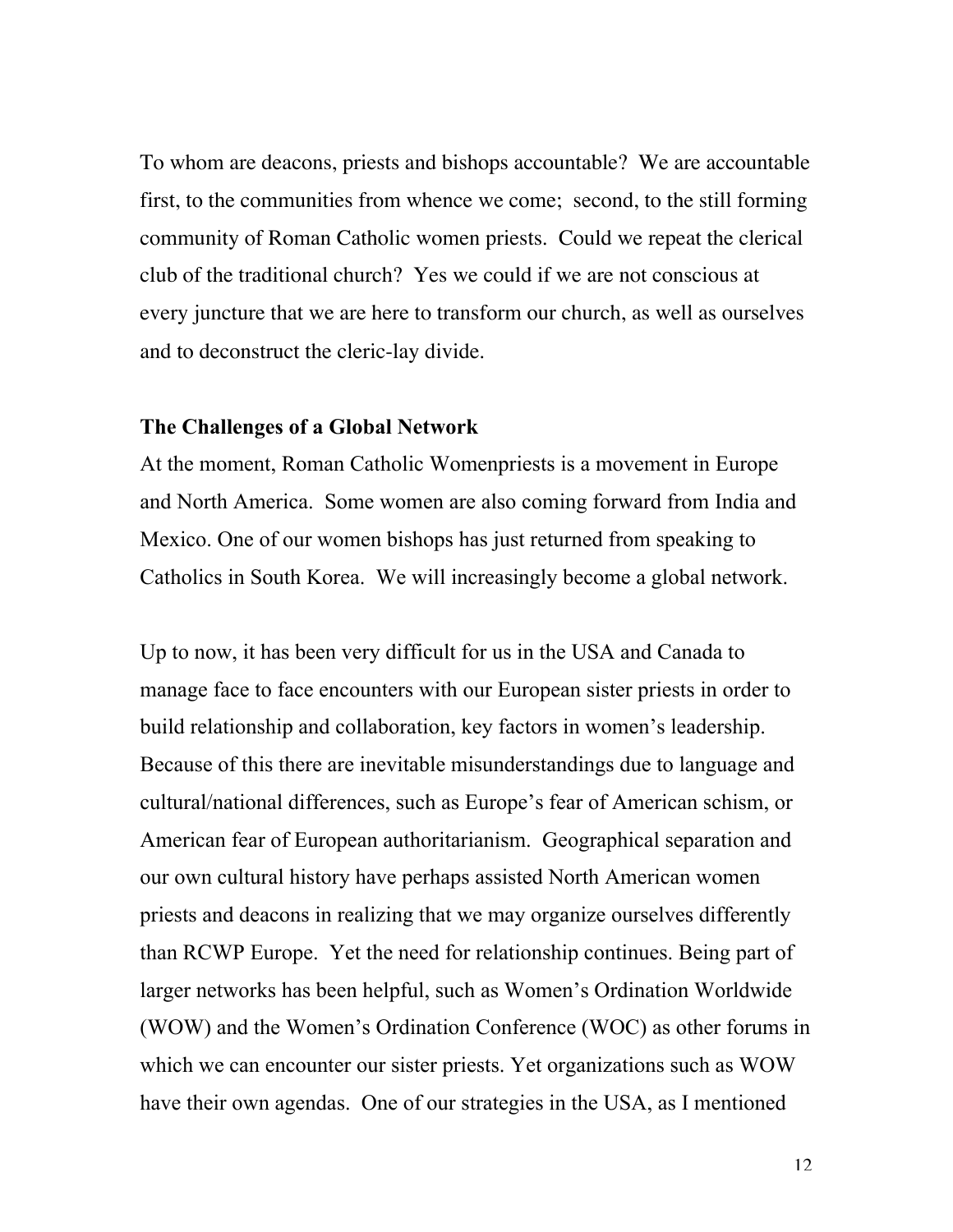earlier, is that we have formed a non-profit organization able to receive donations and grants. With more economic clout, we hope to be able to offer assistance to our women priests for their ministries, for travel to gatherings of other women priests both nationally and internationally, and for financial assistance in further education.

There are so many unanswered questions at the moment. Within the next few years, there will be candidates and ordinands in Central and South America as well as Asia and Africa. What kinds of worshipping communities will blossom in each country, each culture? How will they organize themselves? Who will the women priests be who will serve God's people? How will we all build relationships and collaborations with one another? The Spirit awaits our questions with answers of Her own.

### **The Impact of Women's Ordination Globally**

As Roman Catholic Womenpriests, we are not just interested in gender equity. Along with other Catholic reform organizations, we are focused on the transformation of the Roman Catholic Church. We envision nothing less than inclusivity and accountability in our church. We seek the transformation of its theology and rituals, the lay-cleric divide and the hierarchical structures that keep that divide in place, as well as a renewing priestly ministry. Women priests are one step in the changes that need to take place. And the need for changes are legion--- as John the XXIII said--- "we need to open wide the windows."

But the issue of women's ordination must also be framed globally. Women seeking ordination to serve their communities encounter not only the sexism